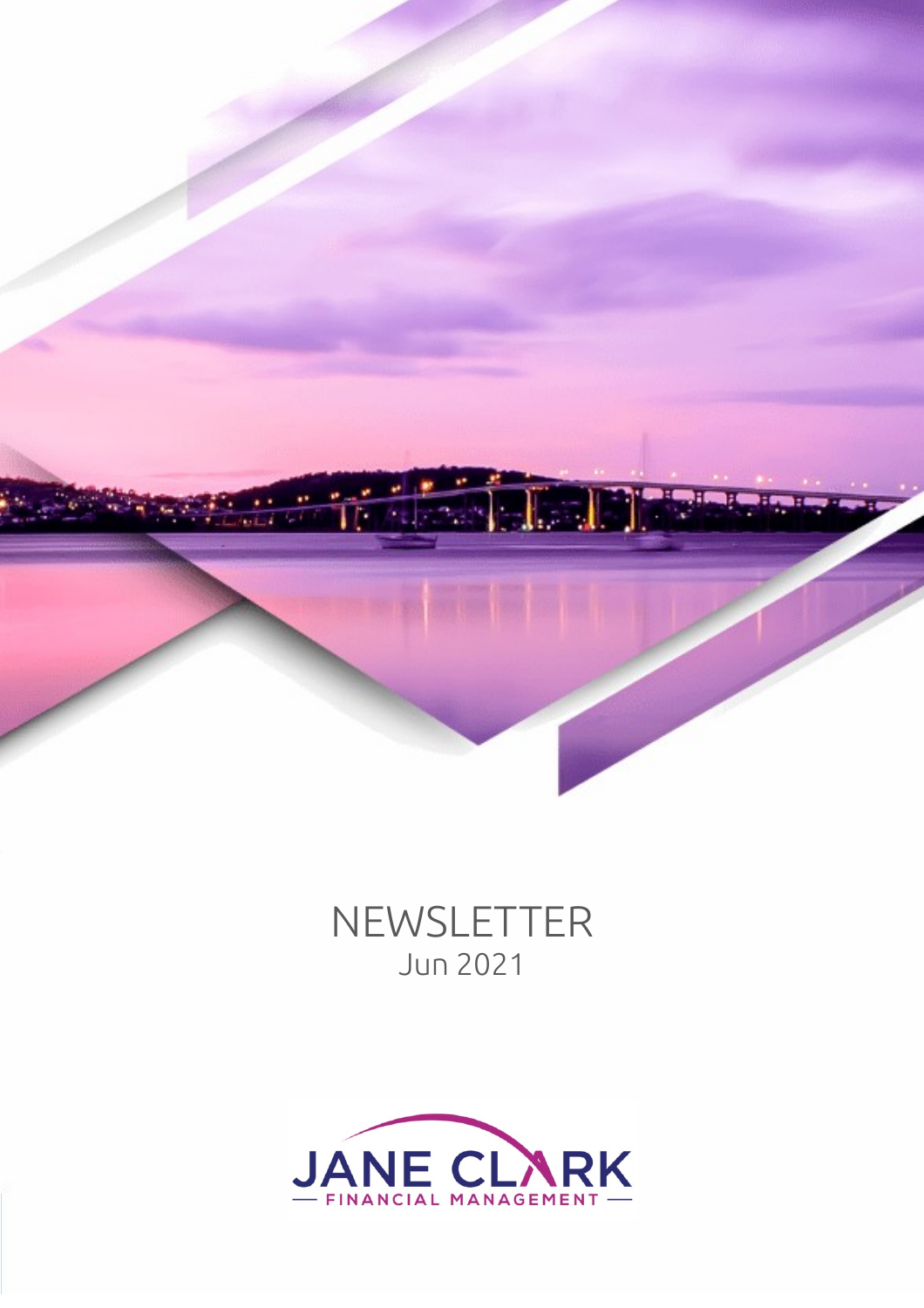# Introduction

Welcome to our June newsletter. In this edition, we examine how home prices continue to rise and are expected to do so until at least 2023. Meanwhile, the ASX 200 has reached record levels during the month of May, and interest rates remain at an all-time low. These are breathless times for asset prices!



**Jane Maria Clark** 0419 905 114 jane@janeclarkfinancialmanagement.com.au janeclarkfinancialmanagement.com.au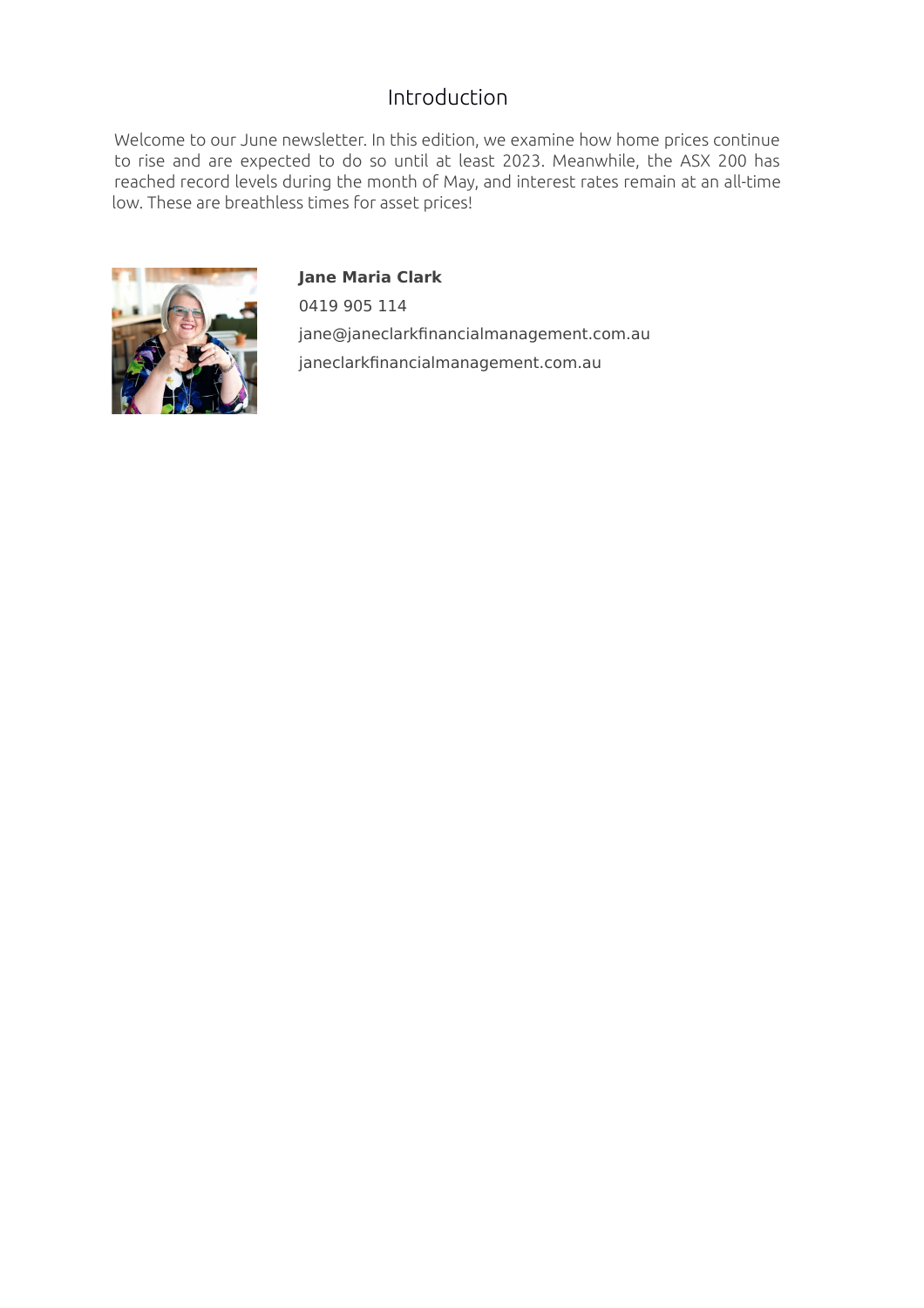# The (Residential) Property Market

Once again, the month of May saw residential property prices rise across the country. Here is how the data was presented by Australia's pre-eminent property market researcher, [CoreLogic:](https://www.corelogic.com.au/research/monthly-indices)

| CoreLogic RP Data Daily Home Value Index: Monthly Values - 31 May 2021 |                           |                          |                               |                           |                                 |                               |                           |                          |                               |
|------------------------------------------------------------------------|---------------------------|--------------------------|-------------------------------|---------------------------|---------------------------------|-------------------------------|---------------------------|--------------------------|-------------------------------|
| City                                                                   | All dwellings             |                          |                               |                           | <b>Houses</b>                   |                               | <b>Units</b>              |                          |                               |
|                                                                        | Month<br><b>End Value</b> | % Change<br>Year on Year | % Change<br>Month on<br>Month | Month<br><b>End Value</b> | % Change<br><b>Year on Year</b> | % Change<br>Month on<br>Month | Month<br><b>End Value</b> | % Change<br>Year on Year | % Change<br>Month on<br>Month |
| Sydney                                                                 | 192.60                    | $11.16 \triangle$        | $2.97 \triangle$              | 203.11                    | 14.83▲                          | $3.47 \triangle$              | 169.20                    | $2.80 \triangle$         | $1.76\triangle$               |
| Melbourne                                                              | 163.80                    | $5.00 \triangle$         | $1.75 \triangle$              | 174.11                    | $5.57 \triangle$                | $2.18 \triangle$              | 143.71                    | $3.27 \triangle$         | $0.83 \triangle$              |
| Brisbane (inc.<br>Gold Coast)                                          | 124.88                    | $12.12 \triangle$        | $2.14 \triangle$              | 133.09                    | 13.32▲                          | $2.28 \triangle$              | 101.66                    | $7.82 \triangle$         | $1.61 \triangle$              |
| Adelaide                                                               | 132.57                    | $11.84 \triangle$        | $1.87 \triangle$              | 133.65                    | 13.01 ▲                         | $2.12 \triangle$              | 125.82                    | $4.62 \triangle$         | $0.37 \triangle$              |
| Perth                                                                  | 93.64                     | $8.45 \triangle$         | $1.10 \triangle$              | 96.16                     | 8.77▲                           | $1.10 \triangle$              | 82.38                     | $6.02 \triangle$         | $1.12 \triangle$              |
| 5 capital city<br>aggregate                                            | 157.66                    | $9.10 \triangle$         | $2.29 \triangle$              | 162.77                    | $11.15 \triangle$               | $2.62 \triangle$              | 144.16                    | $3.27 \triangle$         | $1.35 \triangle$              |
| <b>Brisbane</b>                                                        | 122.18                    | $10.55 \triangle$        | $2.00 \triangle$              | 129.84                    | 11.93▲                          | $2.16 \triangle$              | 93.46                     | $4.17 \triangle$         | $1.18 \triangle$              |
| Darwin                                                                 | 89.99                     | 20.29▲                   | $2.66 \triangle$              | 103.04                    | $21.11 \triangle$               | $1.55 \triangle$              | 70.80                     | 18.36▲                   | $4.95 \triangle$              |
| Canberra                                                               | 147.09                    | 15.56▲                   | $1.75 \triangle$              | 160.72                    | 17.67▲                          | $2.08 \triangle$              | 107.61                    | $8.02 \triangle$         | $0.49 \triangle$              |
| Hobart                                                                 | 165.52                    | 16.52▲                   | $3.22 \triangle$              | 167.85                    | 16.47▲                          | $2.72 \triangle$              | 156.57                    | $16.63 \triangle$        | $5.15 \triangle$              |

Note: 5 capital city aggregate includes Sydney, Melbourne, Brisbane (inc. Gold Coast), Adelaide and Perth. Month and Year Changes are updated monthly and calculated as at the end of each calendar month respectively.

The writing in the table might be a bit small, but the fact that all the '% change' figures are all green tells you that median prices for houses and units rose in every capital city during May. The absolute largest overall change was in Hobart, where the home value index for all dwellings rose by 3.22% during the month. This was in large part due to an extraordinary one-month rise of 5.15% in the prices of units (that is, dwellings other than houses), which was easily the largest in the country.

In the section below on the stock market, we discuss the importance of weighting when you look at averages across differently-sized constituents. As it happens, the Hobart residential property market is the second- smallest of the capital city markets in Australia (Darwin is the smallest). Sydney is the largest market, and it also reported substantial price increases during May. The 'all dwelling' index rose by 2.97%, driven mostly by the growth in the value of houses, which rose by 3.47% for the month.

The changes in residential property prices show no sign of abating this year. In its most recent forecast, [Westpac Bank](https://westpaciq.westpac.com.au/wibiqauthoring/_uploads/file/Australia/2021/2021-05/WestpacHousingPulseMay2021.pdf) predicted overall prices changes for the country as a whole of 15% in 2021, 5% in 2022 before tailing off to 0% in 2023. Once again, this data is somewhat 'skewed' because it combines predictions for each of the State capital cities. Here is how Westpac combines the past results and future forecast for each state capital:

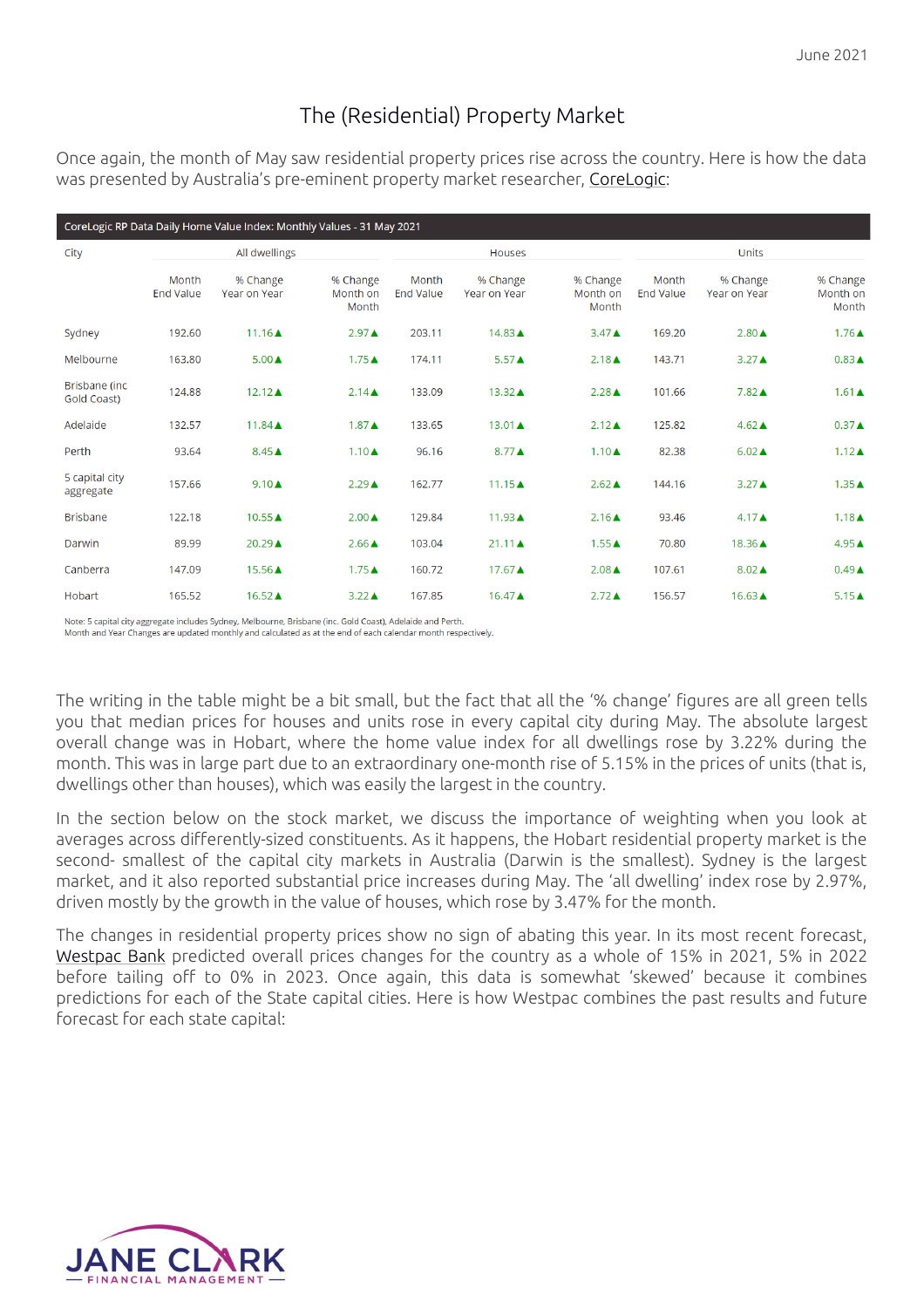|                 | avg*   | 2019   | 2020   | 2021 | 2022 | 2023   | comments                                                                                |  |
|-----------------|--------|--------|--------|------|------|--------|-----------------------------------------------------------------------------------------|--|
| Sydney          | 5.8    | 5.3    | 2.7    | 16   | 5    | $-1.0$ | Very strong gains centred on houses.<br>Affordability & prudential tightening to slow.  |  |
| Melbourne       | 4.2    | 5.3    | $-1.3$ | 12   | 5    | $-1.0$ | Rising rental vacancies an issue and more<br>exposed to affordability, weak migration.  |  |
| <b>Brisbane</b> | 2.1    | 0.3    | 3.6    | 16   | 10   | 4.0    | Strong fundamentals, very tight market,<br>less exposed to migration hit.               |  |
| Perth           | $-0.6$ | $-6.8$ | 1.9    | 14   | 8    | 4.0    | Export mix well placed, big HomeBuilder<br>boost set to unwind.                         |  |
| Adelaide        | 2.2    | $-0.2$ | 5.9    | 10   | 8    | 3.0    | Largely unaffected by COVID but demand<br>susceptible to inter-state migration outflow. |  |
| Hobart          | 4.5    | 3.9    | 6.1    | 8    | 5    | 3.0    | Tight market but affordability stretched<br>after very strong run in recent years.      |  |
| Australia       | 4.0    | 3.1    | 1.8    | 15   | 5    | 0.0    | COVID hit milder than feared and strong,<br>sustained upturn underway.                  |  |

# **21. Dwelling price forecasts**

All dwellings, Australia is five major capital cities combined measure; \*10yr avg; Source: CoreLogic, Westpac Economics Forecast periods cover 2020 peak to mid-2021 trough, and subsequent two years (shown in annualised growth terms).

As you can see, Westpac actually predict that Brisbane prices will rise the most strongly over the remainder of this year and through the coming two years. The Hobart market, which Corelogic tells us out-performed very strongly in May, is actually predicted to have the lowest growth for calendar year 2021.

The two largest capital cities, Sydney and Melbourne, are predicted to decline slightly – but not until 2023.

Undoubtedly, a major driver of house prices changes is the current low-interest rate environment. Which brings us neatly to our update on interest rates…

## Interest Rates

On Tuesday this week, the Board of the Reserve Bank of Australia met and decided to maintain all current policy settings regarding interest rates in Australia.

If that sentence sounds familiar, it is because we wrote it last month as well! As we have told you previously, interest rates are at an all-time low and are expected to stay there for some time to come.

[In its most recent statement,](https://www.rba.gov.au/media-releases/2021/mr-21-09.html) on Tuesday June 1, the Board of the RBA emphasised that it "continues to place a high priority on a return to full employment." Earlier in the statement, it had observed that unemployment was around 5.5% and forecast to fall to 5% by Christmas. So, full employment is some way off still and this is likely to keep the RBA on its current course regarding interest rates.

The Board did observe in its statement that low interest rates are driving demand for housing, and perhaps signalled that it will look to aspects of loan approvals other than the interest rate to curb demand, when it states: "…the Bank will be monitoring trends in housing borrowing carefully and it is important that lending standards are maintained." This raises the prospect of a series of increasingly stringent rules around lending, known collectively as 'macroprudential policies,' potentially similar to those that affected investment borrowers in the last part of the 2010s. These policies leave the interest rate untouched, but introduce other disincentives to borrowers in a bid to reduce borrowing.

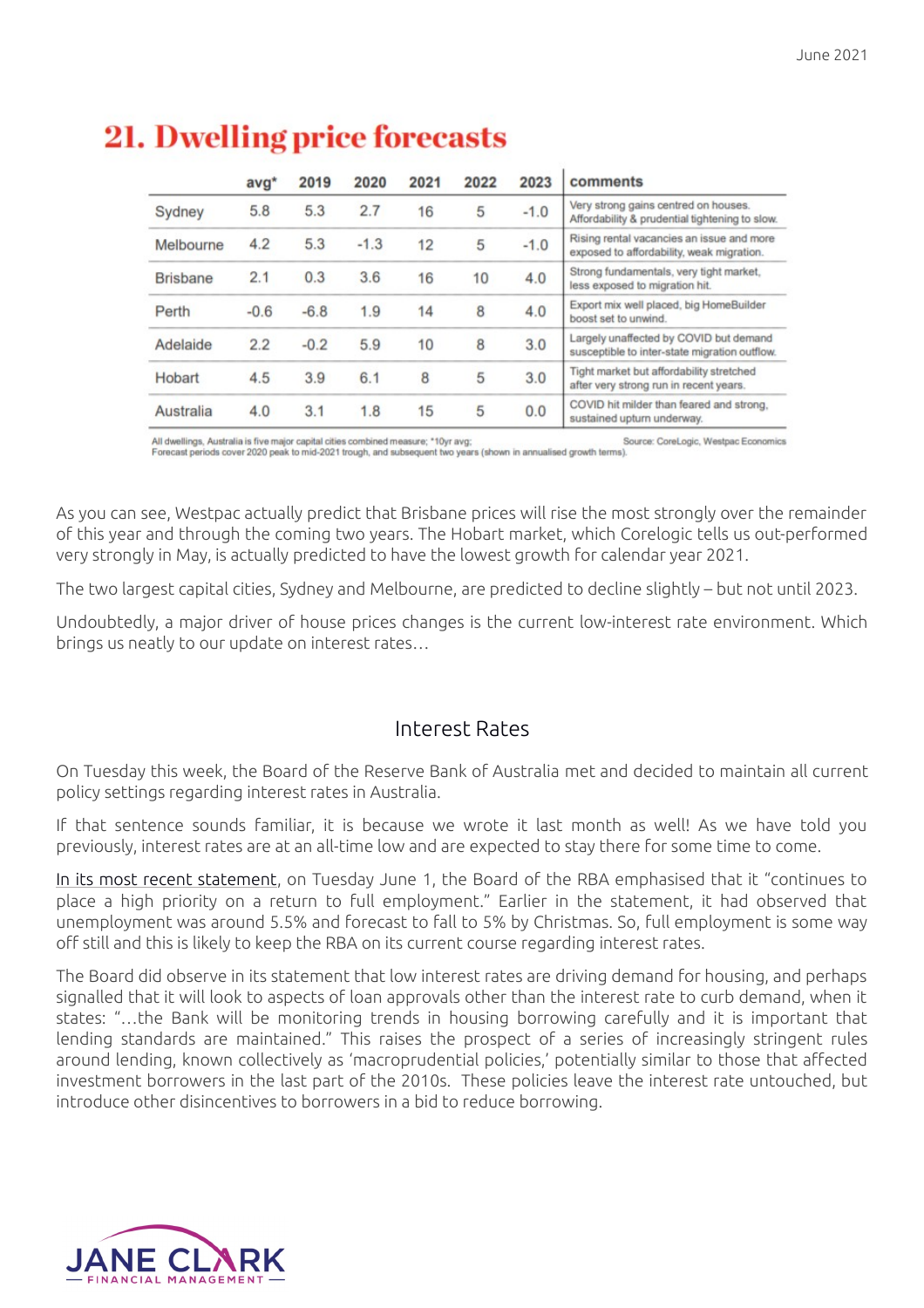## The Share Market

May was a slow but positive month for share prices. As measured by the ASX 200, the market rose by an average of 1.8%. That included twice touching its highest ever levels during the month before finishing at 7,161 points. Here is how the month looked thanks to Google and the ASX:



Given it was such a quiet month, we thought we would take this opportunity to explain a little more what the ASX 200 index actually is. An index is a way of measuring changes in value between two or more points in time. The ASX defines the ASX 200 as "a market-capitalisation weighted and float-adjusted stocks market index of stocks listed on the ASX."

This means that the index measures changes in prices in the 'largest' 200 companies listed on the ASX. The term *largest* here refers to market capitalisation, which is the total number of shares issued by a company multiplied by the current market price for those shares. By 'weighting' market capitalisation, the index adjusts for the size of each company.

To understand this, think of the following two companies: The Commonwealth Bank of Australia (CBA) and EML Payments Limited (EML). At the time of writing, CBA had the largest market capitalisation of any company listed on the Australian Stock exchange. EML had the 200<sup>th</sup> largest market capitalisation, making EML the 'smallest' company (by market capitalisation) in the ASX 200.

At the time of writing (June 1 2021), CBA had a market capitalisation of \$176,150,032,54. EML had a market capitalisation of 'just' \$1,190,415,334. To keep the numbers simple, let's say that CBA had a market capitalisation of \$176.15 billion while EML had a market capitalisation of \$1.19 billion. This means that CBA was about 148 times bigger than EML.

Now let's say that the share price of CBA rises by 1% while EML's share price falls by 1%. If we try to measure the overall change using a simple average, we might be tempted to say that on average the market did not move: the rise in CBA was countered by the fall in EML. But, because CBA is so much larger than EML, this would be misleading. A change in the price of CBA actually has 148 times more impact on the overall market than a change of the same size in EML. The rise in the CBA share price is much more substantial than the fall in EML's.

To work out the actual average change in this example market, we need to give extra 'weight' to CBA. In our simple example, we would have to reflect the fact that CBA is 148 times larger than EML. So, we multiply the 1% rise in CBA by 148. This gives us +148. We then multiply the 1% fall in EML by 1. This gives us -1. We then add 148 and -1, to get 147. 147 is then divided by 149 and we get 0.9865. So, if CBA and EML are the only two companies in our index, then we can say that the index rose by 0.9865%.

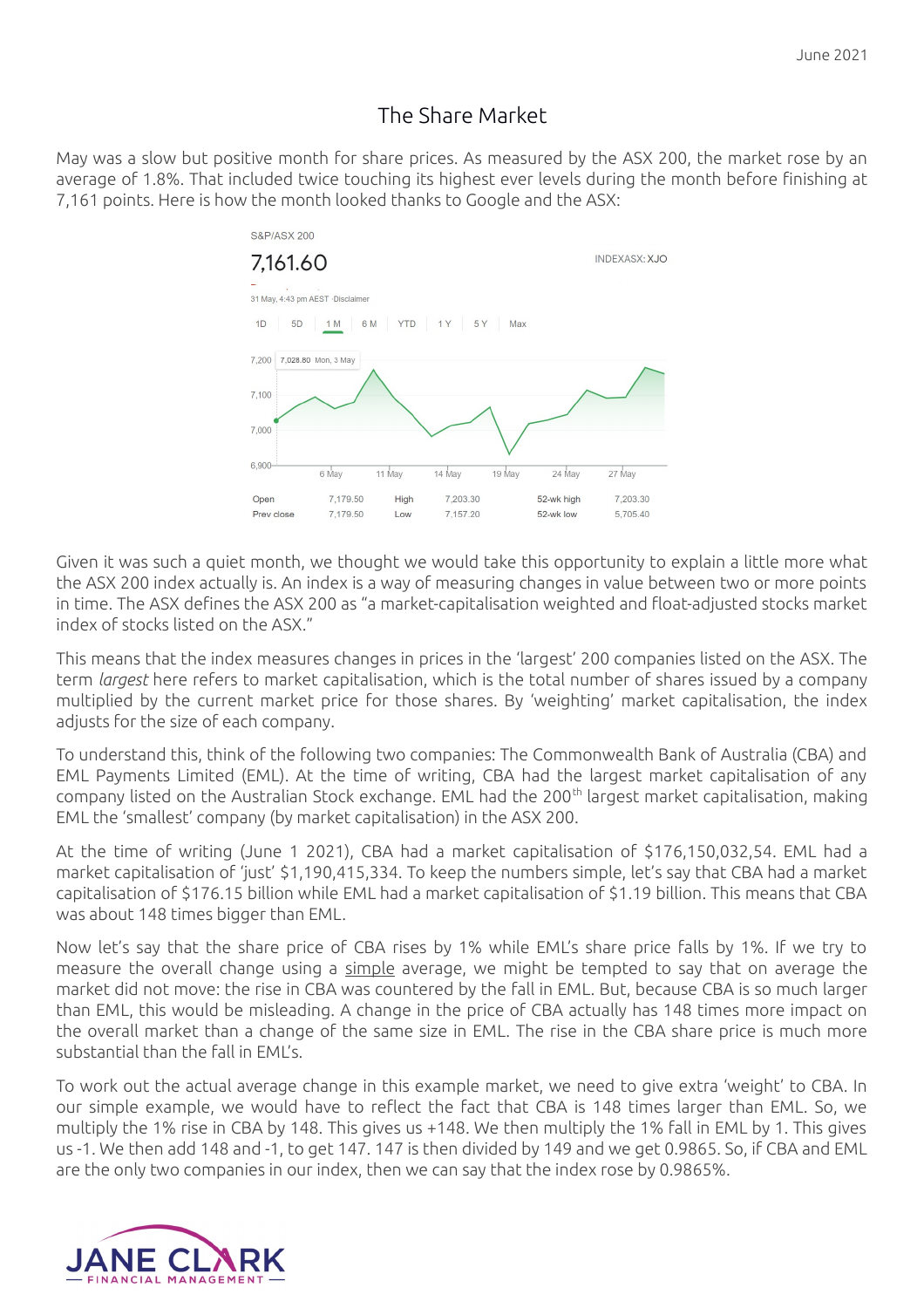For an index such as the ASX 200, this process is repeated for all 200 companies. This ensures that the index is reflecting that changes in the prices of larger companies have a greater impact on the overall market than changes in the prices of smaller companies.

The other thing to note about an index is that the actual number of the index is not really that important. This is because the initial value given to the index is quite arbitrary. For example, the ASX 200 'commenced' in March 2000 with an initial value of 3,133. This number was chosen because it was the same value as another index that had been used for the previous twenty years or so, the 'All Ordinaries Index.'

If you go 'right back, you usually find that market indices 'start' with a base number of 100. This means that, on the day the index commences, the value of the index is 100. If market-weighted prices then rise on average by 1%, then the index is expressed as 101. And so on.

The number of the index at any given point in time is not that important. What is important is the *relative change* in the value of the index. For example, on May 3 2021, the ASX 200 was worth 7,028 points. It is now worth 7,167 points. This is a rise of 139 'points.' But these points are meaningless on their own. So, we usually measure the change in points as a percentage. 139 is 1.98% of 7,028. So, market-weighted average prices for the largest 200 companies on the ASX have increased by an average of 1.98% during May 2021.

Lastly, you might be interested in the type of companies that actually make up the ASX 200. Well, the index is somewhat dominated by companies that provide financial services. As of 31 May 2021, the [organisation](https://www.spglobal.com/spdji/en/indices/equity/sp-asx-200/#overview) [that compiles the ASX 200](https://www.spglobal.com/spdji/en/indices/equity/sp-asx-200/#overview) reports the following companies to be the largest ten companies in the index:

| <b>CONSTITUENT</b>                 | <b>SYMBOL</b> | SECTOR*                       |
|------------------------------------|---------------|-------------------------------|
| <b>Commonwealth Bank Australia</b> | <b>CBA</b>    | <b>Financials</b>             |
| <b>BHP Group Ltd</b>               | <b>BHP</b>    | <b>Materials</b>              |
| <b>CSL Ltd</b>                     | <b>CSL</b>    | <b>Health Care</b>            |
| <b>Westpac Banking Corp</b>        | <b>WBC</b>    | <b>Financials</b>             |
| National Australia Bank Ltd        | <b>NAB</b>    | <b>Financials</b>             |
| <b>ANZ Banking Group</b>           | ANZ           | <b>Financials</b>             |
| <b>Wesfarmers Ltd</b>              | <b>WES</b>    | <b>Consumer Discretionary</b> |
| <b>Woolworths Group Ltd</b>        | <b>WOW</b>    | <b>Consumer Staples</b>       |
| <b>Macquarie Group Ltd</b>         | <b>MQG</b>    | <b>Financials</b>             |
| <b>Rio Tinto Ltd</b>               | <b>RIO</b>    | <b>Materials</b>              |

#### Top 10 Constituents By Index Weight

You can see that five of the largest ten companies are financial services providers – the 'Big 4' banks plus Macquarie Bank. This dominance of financial services firms is reflected in the 'sector breakdown' of the entire index, which is as follows (source: [as above](https://www.spglobal.com/spdji/en/indices/equity/sp-asx-200/#overview)):

#### Sector\* Breakdown



\*Based on GICS® sectors

The weightings for each sector of the index are rounded to the nearest tenth of a percent; therefore, the aggregate weights for the index may not equal 100%.